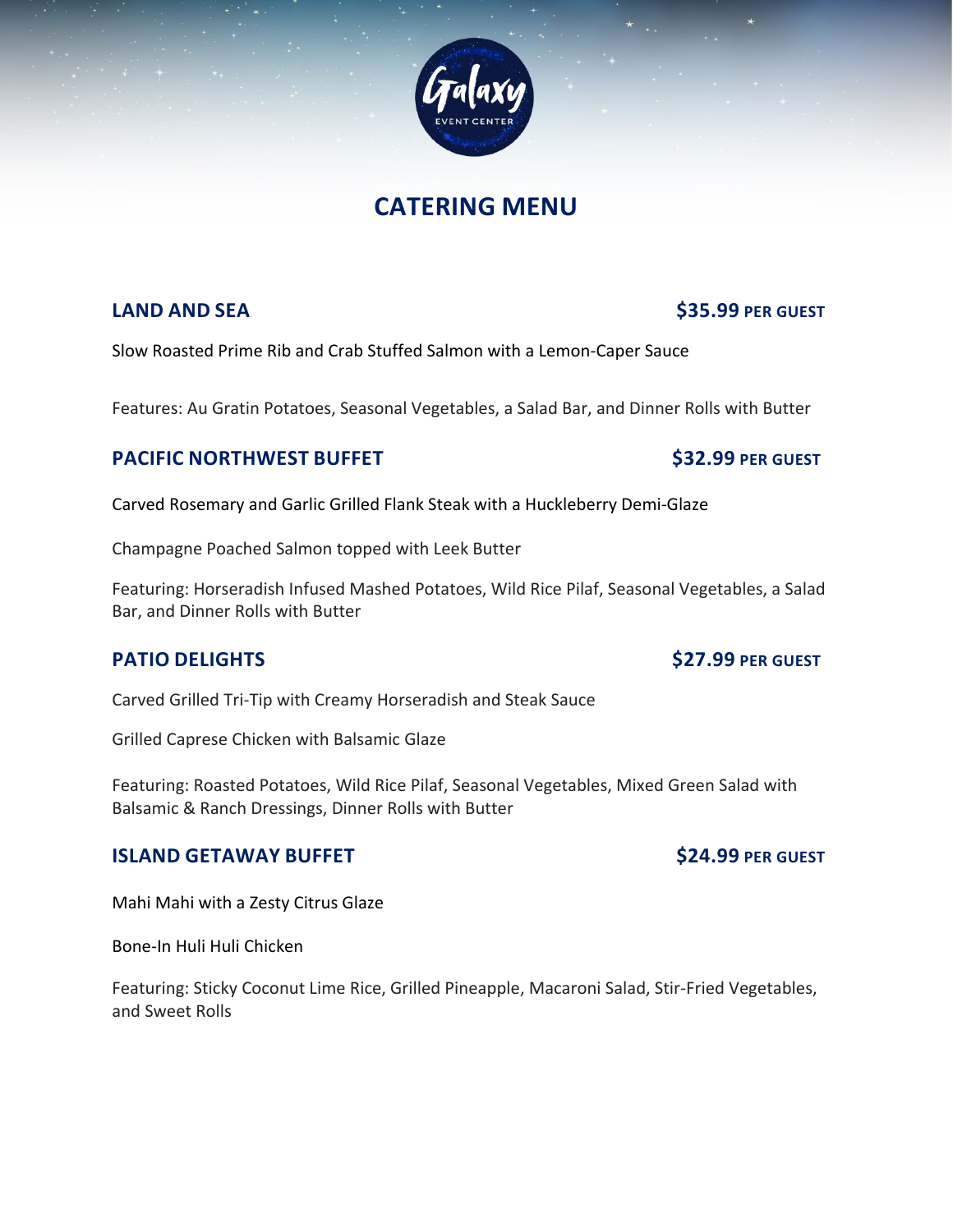Grilled Chicken Caprese with Balsamic Glaze

Italian Sausage and Portabella Mushroom Farfalle in a Red Sauce

Cheese Tortellini with Alfredo Sauce

Featuring: Roasted Vegetables and Caesar Salad, accompanied with our Staff-Favorite Parmesan Breadsticks

## **TEXAS BARBECUE** \$21.99 PER GUEST

Sliced Smoked Brisket

Barbecue Pulled Pork

Featuring: Buns and Fixin's, Cornbread with Honey Butter, Potato Salad, Corn, and our Tangy Coleslaw

## **WOK IN THE PARK \$21.99** PER GUEST

Stir-Fried Mongolian Beef

Zesty Orange Chicken

Featuring: Vegetable Lo Mein, Pork Potstickers, Fried Rice, Stir-Fried Vegetables

## **SOUTHWESTERN FAJITAS** \$19.99 PER GUEST

Grilled Marinated Skirt Steak and Chicken Breast

Sauteed Bell Pepper and Onions

Featuring: Fiesta Rice, Cumin-Lime Black Beans, Flour Tortillas, An Array of Choices at our Toppings Bar

Grilled Hamburgers and Hot-Dogs

Featuring: Buns and Fixin's, Fresh Watermelon, Potato Salad, Fried Potato Chips

### **TASTE OF ITALY 624.99** PER GUEST

## **ALL AMERICAN \$14.99 PER GUEST**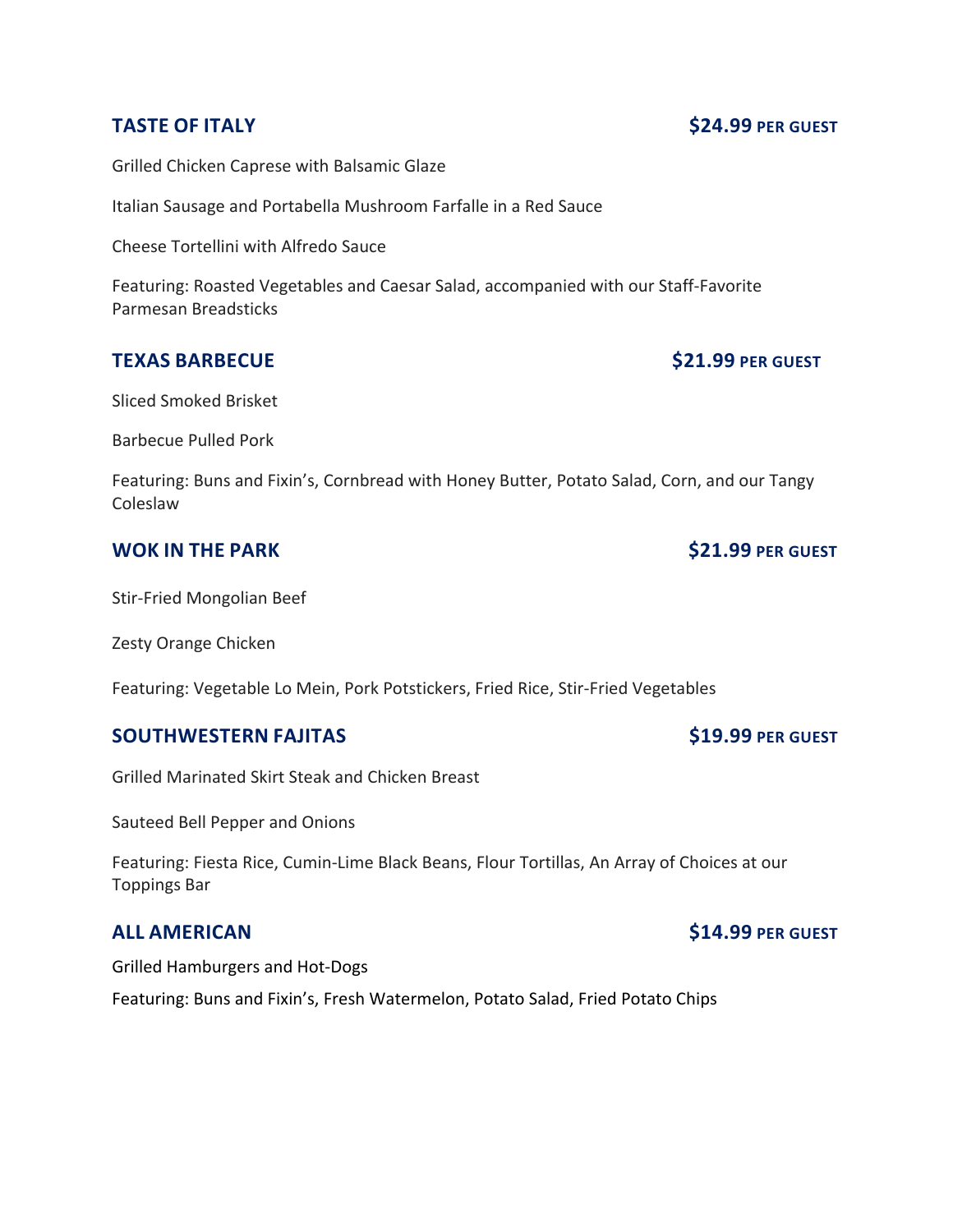Braised Tinga Chicken

Taco-Seasoned Ground Beef

Featuring: Queso Blanco Nacho Cheese, Vegetarian Refried Beans, Corn Tortilla Chips

Personalize Your Nachos with our Toppings Bar, Including: Olives, Jalapenos, Cheese, Tomato, Cilantro, and Lime

## **EXTRA SIDE ITEMS 62.49 PER GUEST**

Garden Salad with Balsamic & Ranch Dressings, Potato Salad, Pasta Salad, Macaroni & Cheese, Fresh Fruit Bowl, Baked Beans, or Seasonal Vegetables

## **PIZZA BUFFET** \$13.99 PER GUEST

Variety Of Fresh Baked Pizzas Made from Scratch, Including:

- The Works
- Gardener's Bounty
- Hawaiian
- Pepperoni
- Cheese

Staff-Favorite Parmesan Garlic Bread Sticks

Classic Garden Salad

## **TEAM LUNCH OPTIONS 615.99** PER GUEST

For 10-20 guests (Mon-Fri; no weekends or holidays), contact your event coordinator for an order form to fill out in advance.

- Philly Cheese Steak, Fries & Soda
- Classic BLT, Fries & Soda
- Two Topping Personal Pizza, Side Salad & Soda
- Chicken Caesar Salad, Breadstick & Soda
- Cheeseburger, Fries & Soda
- Chicken Strips, Fries & Soda

## **NACHO BAR \$15.99 PER GUEST**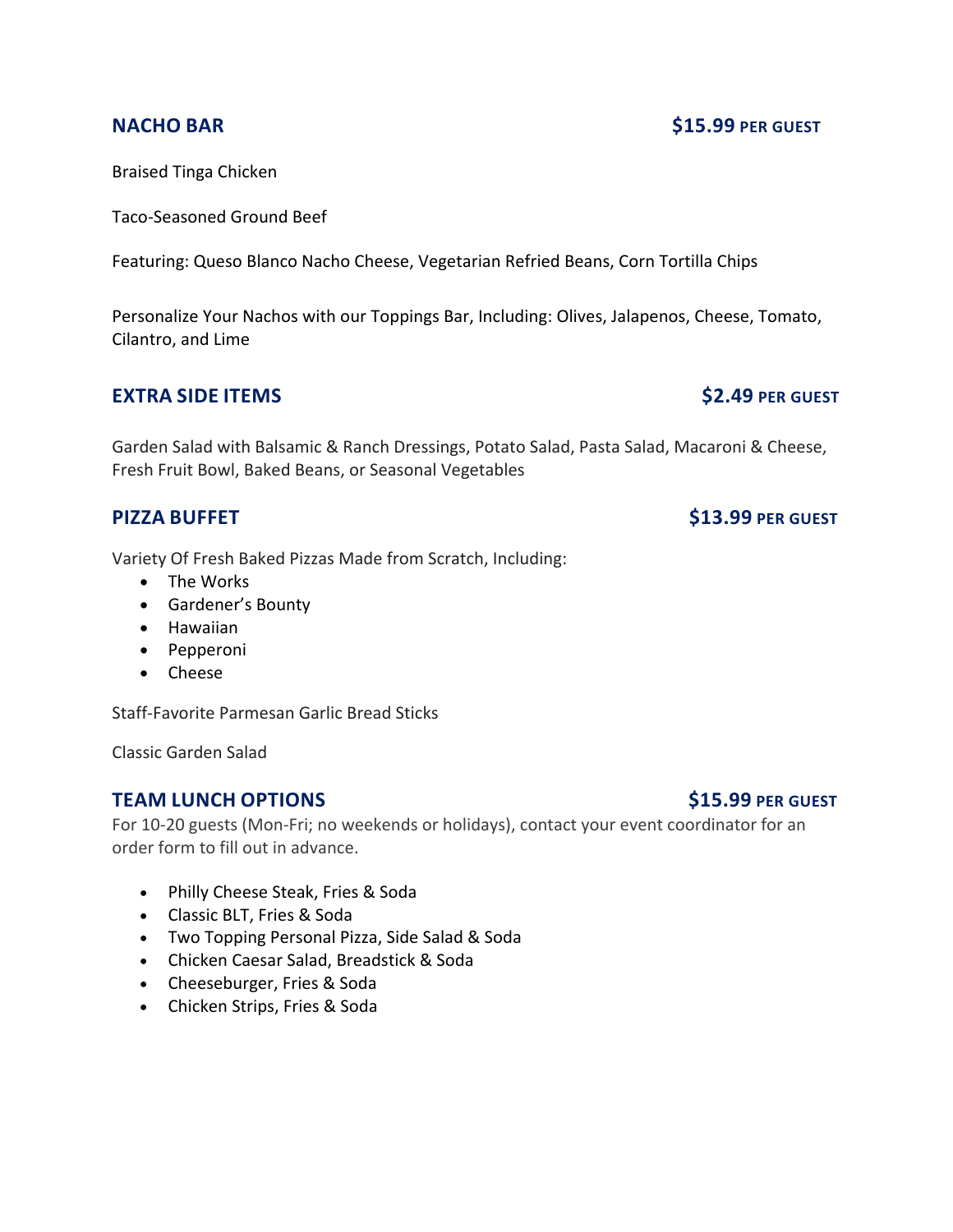### **BOX LUNCHES** \$13.99 PER GUEST

Turkey Wrap or Turkey Cobb with Ranch

Featuring: Fresh Sliced Fruit, Crunchy Potato Chips, Cookie

### **BEVERAGES**

Unlimited Soda During Galaxy Event **\$1.99 PER GUEST**

Coffee/Tea Service During Galaxy Event **\$2.99 PER GUEST**

Soda/Coffee/Tea Service During Galaxy Event **\$3.99 PER GUEST**

Unlimited Soda at Wahooz or Roaring Springs **\$2.99 PER GUEST**

Unlimited Soda with Triple The Fun at both parks per day **\$3.99 PER GUEST**

Unlimited options only available for the entire group. Beverages are not included with catering. Complimentary water towers will be available when beverages are not added. \$10 per water tower for groups with no other food & beverage items.

### **BREAKFAST OPTIONS:**

## **DONUTZ & COFFEE** \$4.99 PER GUEST

Full Size Cake Doughnuts Tossed in Cinnamon Sugar Freshly Brewed Dawson Taylor Premium Blend Coffee

## **CONTINENTAL BREAKFAST** \$12.99 PER GUEST

A Beautiful Display of Banana Bread & Mini Croissants, Mini Yogurt Parfaits and Fruit Accompanied by Delicious Orange Juice, and Dawson Taylor Premium Blend Coffee

### **DELUXE BREAKFAST 1999 1999 \$16.99 PER GUEST**

Fluffy Scrambled Eggs Topped with Cheddar Cheese and Green Onion, Smoked Bacon, Breakfast Potatoes O'Brien, Mini Croissants, Mini Yogurt Parfaits, and Fruit accompanied by Delicious Orange Juice and Dawson Taylor Premium Blend Coffee

## **BREAKFAST BUFFET ADDITIONS**

Fluffy Scrambled Eggs with Cheese **\$3** PER GUEST **Smoked Bacon \$4 PER GUEST**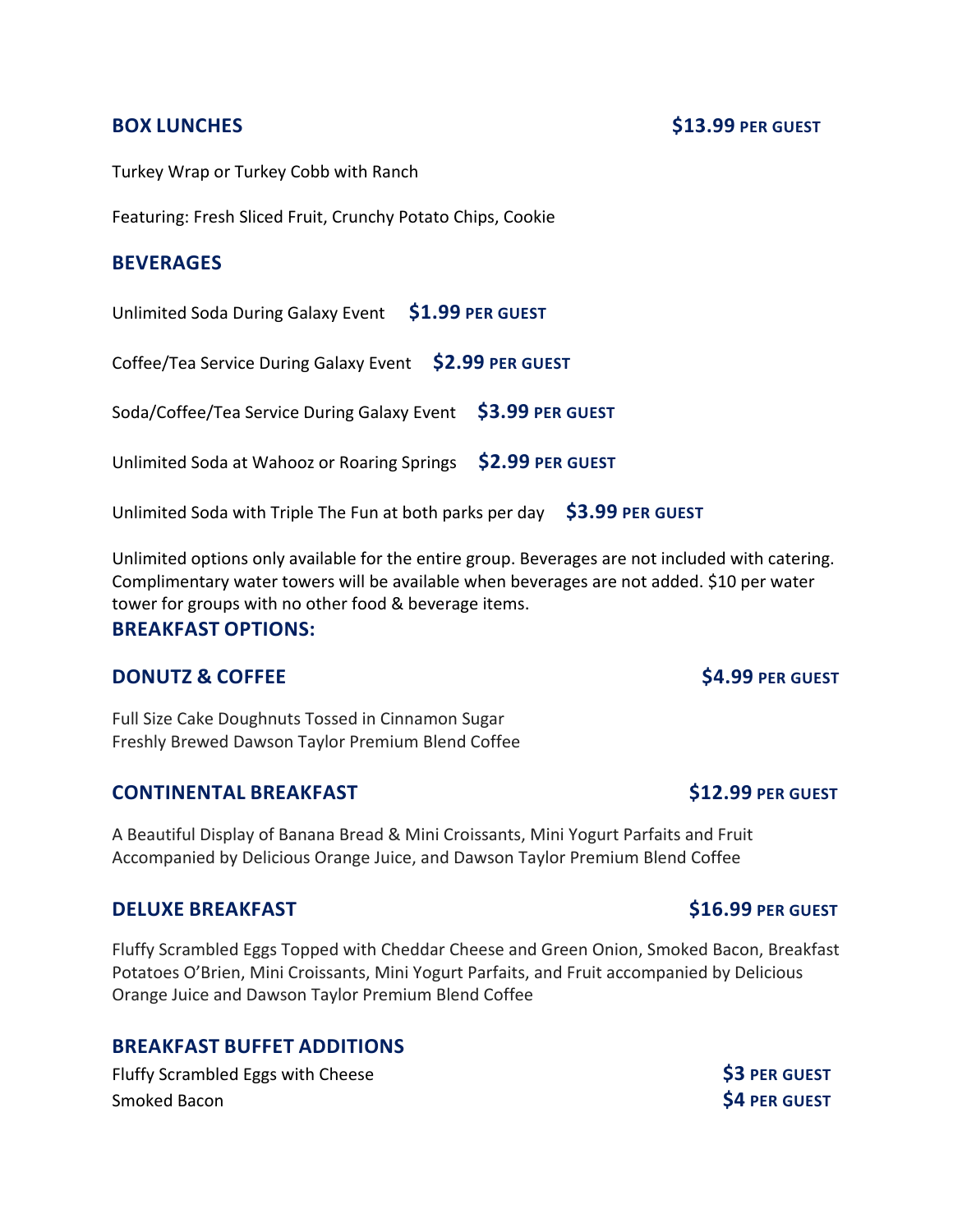## **PLATED MEALS**

Plated Meals will be served to each individual guest, with desserts pre-set on the table when guests arrive. Plated meals may not be available on dates with multiple events.

Served beverages include fresh brewed Coffee, Iced Tea and Water

## **PLATED PETITE TENDERLOIN AND GRILLED SALMON \$49.99 PER GUEST**

### **Dark Cherry Arcadian Mixed Green Salad (GF)**

Arcadian Mixed Greens with Jicama, Red Grape Halves, House-Made Candied Walnuts, and our Signature Dark Cherry Balsamic Vinaigrette

### **Petite Tenderloin and Grilled Salmon with Gorgonzola Cream**

Petite Tenderloin and Atlantic Salmon Fillet Rested on a Bed of Tri Color Fingerling Potatoes, With A Rich Gorgonzola Cream Sauce and a Side of Chef Choice Seasonal Vegetables Served with Warm Rolls and Fresh Whipped Butter

### **Delectable Dessert Trio**

Citrus Sponge Cake, Vanilla Cheesecake with Raspberry Sauce, Chocolate Mousse Torte

### **Flourless Chocolate Torte\* (GF)**

Decadent Flourless Chocolate Torte with House Made Chambord Whipped Cream and Raspberry Coulis

### **New York Style Cheesecake\***

A Rich and Creamy New York-Style Cheesecake with Honey Graham Crust, House Made Chambord Whipped Cream and Raspberry Coulis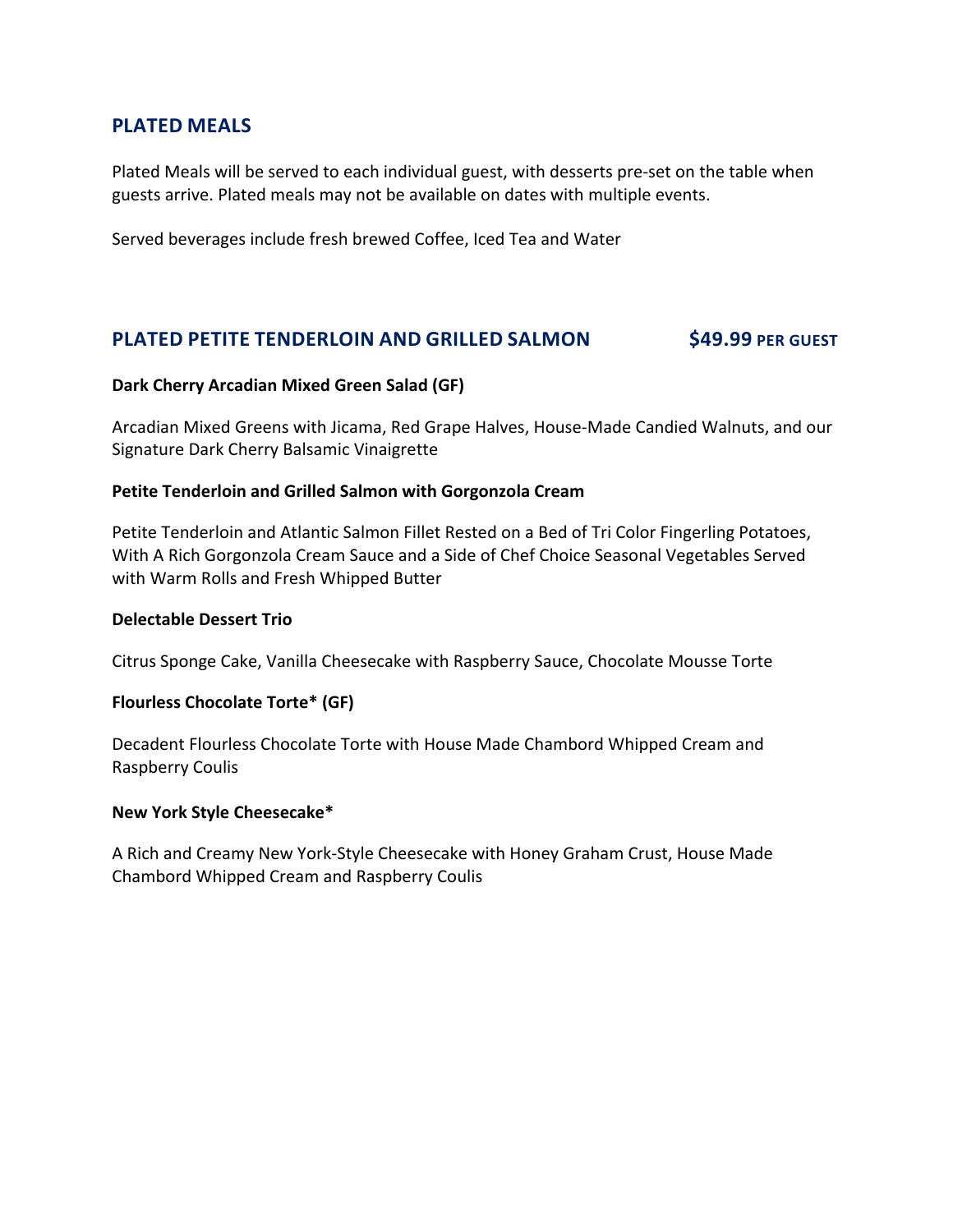## **PLATED PETITE TENDERLOIN AND GRILLED SALMON \$49.99 PER GUEST**

### **Dark Cherry Arcadian Mixed Green Salad (GF)**

Arcadian Mixed Greens with Jicama, Red Grape Halves, House-Made Candied Walnuts, and our Signature Dark Cherry Balsamic Vinaigrette

### **Airline Stuffed Chicken**

Airline Chicken Breast Stuffed with Sundried Tomatoes, Spinach, and Ricotta Cheese, Topped with Arugula Pesto Cream Sauce, Served with Garlic Mashed Potatoes, Seasonal Vegetables, Warm Rolls and Fresh Whipped Butter

### **Delectable Dessert Trio**

Citrus Sponge Cake, Vanilla Cheesecake with Raspberry Sauce, Chocolate Mousse Torte

### **Flourless Chocolate Torte\* (GF)**

Decadent Flourless Chocolate Torte with House Made Chambord Whipped Cream and Raspberry Coulis

### **New York Style Cheesecake\***

A Rich and Creamy New York-Style Cheesecake with Honey Graham Crust, House Made Chambord Whipped Cream and Raspberry Coulis

## **PLATED HERB CRUSTED MUSHROOM CHICKEN \$33.99 PER GUEST**

### **Dark Cherry Arcadian Mixed Green Salad (GF)**

Arcadian Mixed Greens with Jicama, Red Grape Halves, House-Made Candied Walnuts, and our Signature Dark Cherry Balsamic Vinaigrette

### **Herb Crusted Mushroom Chicken**

Herb Crusted Airline Chicken Breast with A Rich Creamy Sherry Mushroom Sauce, Served with Garlic Mashed Potatoes, Seasonal Vegetables, Warm Rolls and Fresh Whipped Butter

### **Delectable Dessert Trio**

Citrus Sponge Cake, Vanilla Cheesecake with Raspberry Sauce, Chocolate Mousse Torte

### **Flourless Chocolate Torte\* (GF)**

Decadent Flourless Chocolate Torte with House Made Chambord Whipped Cream and Raspberry Coulis

### **New York Style Cheesecake\***

A Rich and Creamy New York-Style Cheesecake with Honey Graham Crust, House Made Chambord Whipped Cream and Raspberry Coulis

### **\*All Plated Desserts Will Be Placed Alternating on Table**